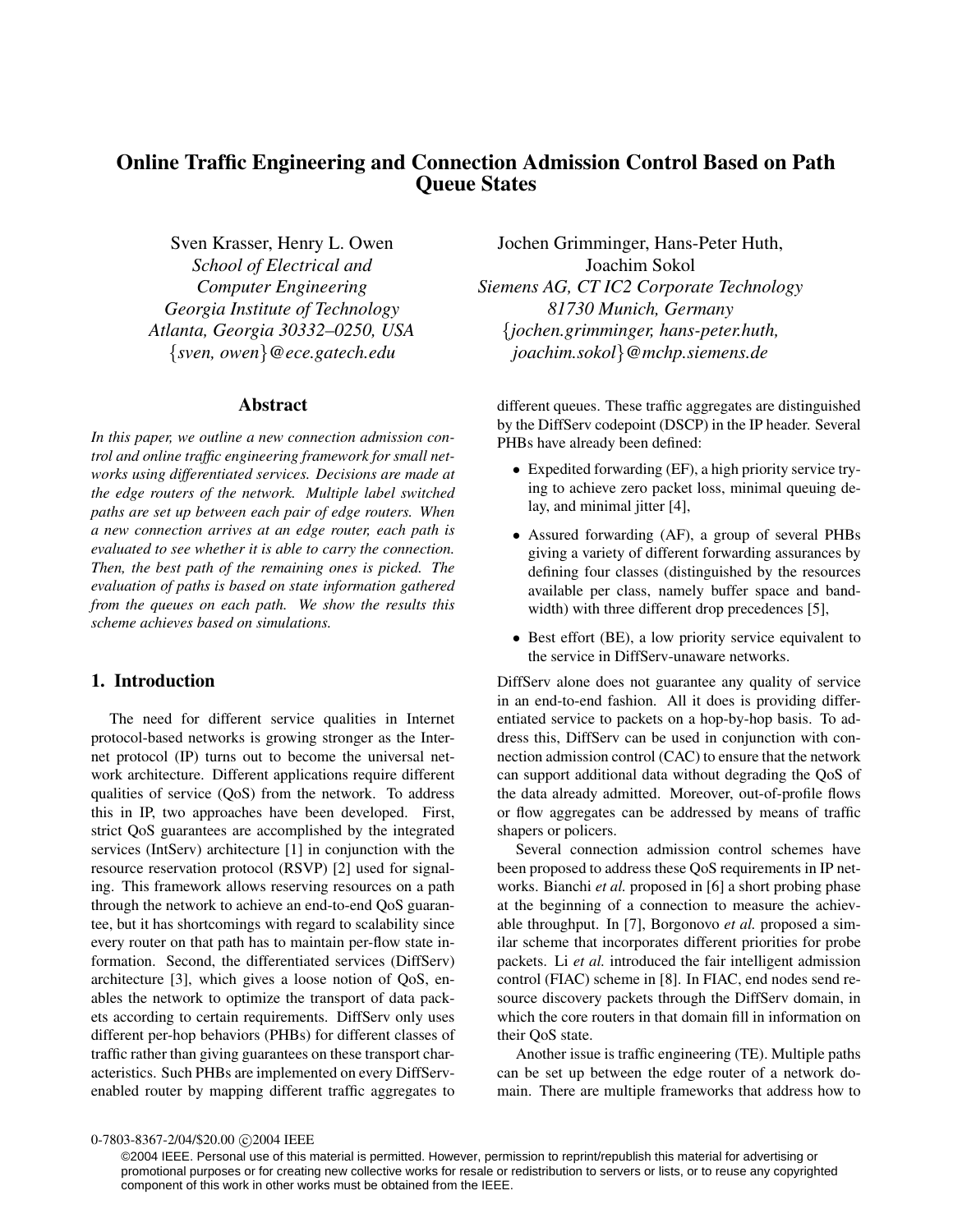decide which path to choose for new incoming traffic flow. In [9], Elwalid *et al.* presented a framework for MPLS adaptive traffic engineering (MATE). MATE gathers state information of paths by using probe packets that are sent periodically from the ingress to the egress router of a path. These statistics and a path cost function are used to decide to which path a traffic flow is shifted. Barlow *et al.* proposed the local state fair share bandwidth (LSFSB) algorithm, a traffic engineering algorithm for radio access networks, in [10]. The algorithm relies – as the name implies – on local state information only. The routers on the edge of the network choose the path on which admitted traffic is forwarded.

In this paper, we propose a related approach. The edge routers of the DiffServ domain query the queue states in the network core to render a decision whether to admit traffic and on which path this traffic traverses the network. These paths are realized by means of multiprotocol label switching (MPLS) [11]. To evaluate the performance of this algorithm, we show simulation results based on an augmented version of the network simulator version 2.1b9a  $(ns-2.1b9a)$  available at  $[12]$ .

The remainder of this paper is organized as follows. Section II states the network setup chosen for this research and some assumptions we made. Section III outlines the TE and CAC algorithm. Section IV shows results based on our simulations. The paper is concluded by Section V.

#### **2. Network Setup and Assumptions**

## **2.1. Topology**

For this work, we assume a topology related to our previous research. The network we assume is a simple radio access network (RAN) setup as in [10]. Figure 1 shows this topology. Mobile devices connect via the radio access servers (RASs) on the rim of the network. Those connect to edge routers (ERs) on the edge of the core network. There is one special ER called the edge gateway (EGW) in the core network that interfaces other RANs and the Internet. To keep this nomenclature general, we also consider the possibility of other routers in the core network that do not inject traffic. These routers are referred to as core routers (CRs). In the scope of this research, all ERs and CRs make up one traffic engineering and CAC domain. The ERs make CAC decisions and pick a path for incoming traffic on a per-connection basis.

Between each pair of ERs, three disjoint label switched paths (LSPs) are established. This results in a total of 60 LSPs in the network, which are set up at the beginning of the simulation.



Figure 1. Simple radio access network topology

#### **2.2. Queues and Queue States**

Every router in the DiffServ domain has three physical queues per outgoing link, one for EF traffic, one for AF traffic, and one for BE traffic. The queues are serviced using a weighted round robin scheme with weights 7, 4, and 1. Three different metrics are considered: the average queue length (as seen by the random early detection algorithm [13] of the queue), the drop rate for each of the three physical queues, and the link utilization (based on the idle time of the queue server). The two latter values are measured over a 100 ms interval. The resulting value is then filtered using an exponentially weighted moving average (EWMA).

The edge routers can read these values without any delay, i.e. there is no signaling packet involved. This is a vast simplification for the implementation for the simulation software. Moreover, we do not expect this property to have a big impact on the results since our algorithm incorporates EWMA values rather than relying on exact instantaneous measurements.

#### **2.3. Traffic Load**

We consider four different services with distinct traffic flow characteristics in our simulator. The characteristics used were randomly chosen to demonstrate proof of concept. The first one uses the EF PHB and the User Datagram Protocol (UDP) for data transport. 162 byte-sized packets are sent with a constant bit rate of 64.8 kbps in both directions. The second class uses the AF PHB and UDP. Packets are sized 500 bytes, and the bit rate is 100 kbps in both directions. The third class uses the AF PHB and the Transmission Control Protocol (TCP) for data transport. The packet size is 500 bytes. The forth class uses the BE PHB with TCP and a packet size of 1000 bytes. Both TCP traffic classes send with variable bit rates, which is inher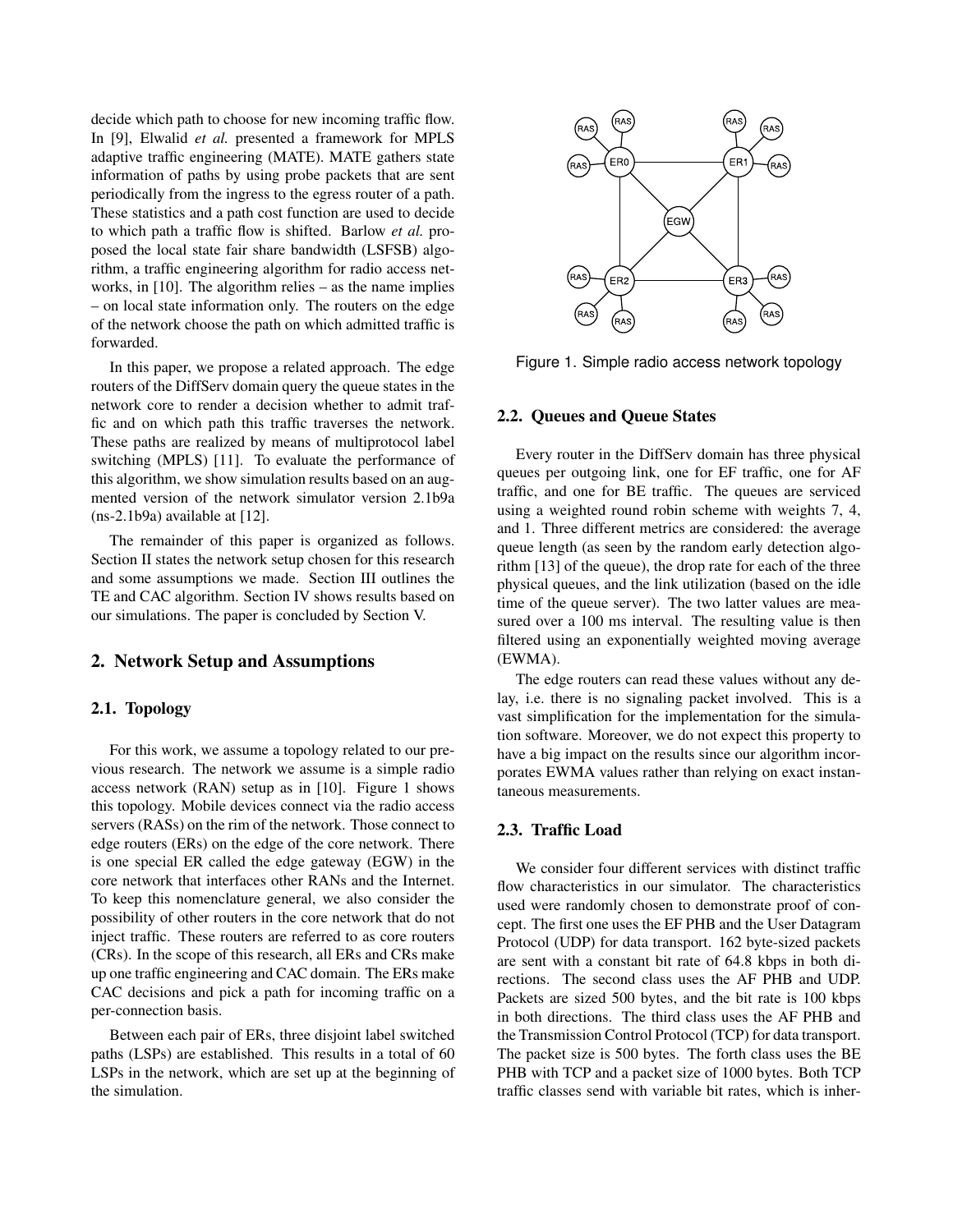ent to TCP. However, at the ingress ER, the TCP flows are policed to 100 kbps using a token bucket. Moreover, both TCP traffic classes are unidirectional. The data on the reverse path consists only of 40 byte-sized acknowledgment packets. To uniquely identify each class, we label them by their PHB and their transport protocol: *ef-udp*, *af-udp*, *aftcp*, and *be-tcp*. The probability that a new call is an *ef-udp* call is  $\frac{1}{3}$ . For *af-udp*, the probability is  $\frac{1}{6}$ ; for *af-tcp*, it is  $\frac{1}{6}$ ; and for *be-tcp*, it is  $\frac{1}{3}$ . When a call fails to achieve its minimum QoS requirements, it is terminated. For *ef-udp*, no more than one loss per 2 second interval is tolerated. Both *af-udp* and *af-tcp* have to maintain a loss rate of no more than 2 packets during the last 2 seconds. Currently, there is no minimum QoS requirement for *be-tcp*.

Calls arrive exponentially distributed at the rim of the network with an inter-arrival time of  $\lambda$ . Two parameters determine the distribution of connections in the network:  $p_{\text{EGW}}$  is the probability that the EGW is part of a connection, and  $p_{ER0}$  is the probability that ER 0 is part of a connection.

# **3. The Path Queue State-based TE/CAC Algorithm**

Our proposed algorithm works in two steps. The first step is to check if new incoming traffic flows can be admitted to one of the three possible LSPs, and LSPs not capable of carrying more traffic are pruned from the set of feasible paths. Then a path is selected from the set of remaining paths. The decision for both steps is based on the three metrics described in Section II B. The highest link utilization on a path is used to calculate an estimated available bottleneck bandwidth for that path, denoted *A*. A path is not pruned from the set of feasible paths if the bandwidth requirement *B* (see Section II C) of the connection to be admitted satisfies the condition  $B \leq \beta \cdot A$  where  $\beta$  is a parameter depending on the traffic class. Additionally, all average queue lengths are add up. Since the average packet sizes and the link capacity are known, this yields a delay estimate  $\delta$ . However,  $\delta$  is just an estimate because it depends on the ratios of the service times each per-hop behavior gets at each link of the path. This delay estimate has to be lower than a parameter  $\delta_{\text{max}}$ , which depends again on the traffic class. The last requirement for a path to stay in the set of feasible paths is that the sum of all drop rates *l* is lower than a traffic class-dependent parameter  $l_{\text{max}}$ . The values for  $β$ , <sup>δ</sup>max, and *l*max we chose are presented in Table 1.

To avoid that multiple ERs admit connections concurrently to paths that share a common link, each queue on a path a connection is admitted to receives a penalty. For EF connections the delay estimate for each queue is increased by 1 msec for an interval of 1 sec. Moreover, for EF and

Table 1. Admission control parameters

|           |     | max        | max               |
|-----------|-----|------------|-------------------|
| $ef$ -udp | 3.0 | 29 msec    | $5 \cdot 10^{-7}$ |
| af-udp    | 3.0 | $233$ msec | $1 \cdot 10^{-7}$ |
| $af$ -tcp | 3.0 | $233$ msec | $1 \cdot 10^{-7}$ |
| $be$ -tcp | 05  | $\infty$   | ഹ                 |

AF the EWMA is decreased by 1.5·*B*. For BE, the EWMA value is decreased by  $0.5 \cdot B$ .

Currently, the selection of a path from the set of feasible paths is implemented rather straightforward. For EF and BE connection, the path with lowest estimated delay is selected. AF connections are routed over the path with the lowest estimated loss.

The actual implementation of the queue state querying and the setting of a queue penalty in real networks could be done by using setup packets that are sent between the two participating ERs before the actual data is flowing. These setup packets are intercepted and interpreted by other QoSaware routers on the path. Note that these mechanisms do not require per-flow state information. However, for distributing flows over different paths, ERs have to be aware of different flows to assign the appropriate MPLS labels to them.

#### **4. Results**

The following results are gathered by simulating the outlined networking system for 150 seconds after a 60 second warm-up period. In Table 2 we show the different parameters we simulated. To be able to easily name a set of parameters, we assign a tag consisting of three letters to each of them. The first letter indicates the traffic distribution, 'h' for a hotspot and 'e' for an evenly distribution. The second letter shows the call arrival rate, 'l' for low, 'm' for medium, and 'h' for high. The third letter denotes whether traffic engineering (TE) was enabled ('t') or not (shortest path routing, 's'). In the non-TE case, all calls are admitted to the network. Hence, there is no CAC. However, if a call cannot maintain the minimum QoS outlined in Section II C, it is terminated. Therefore, all calls maintain the minimum QoS as long as they are active. We use this property as a baseline to evaluate our algorithm.

Table 3 gives a general idea about the load the network has to cope with for different parameter sets. For low and medium call arrival rates (i.e. long interarrival times), TE/CAC outperforms the non-TE approach. This is due to the fact that calls are terminated in the non-TE case quite frequently and cannot be replaced by new calls. The load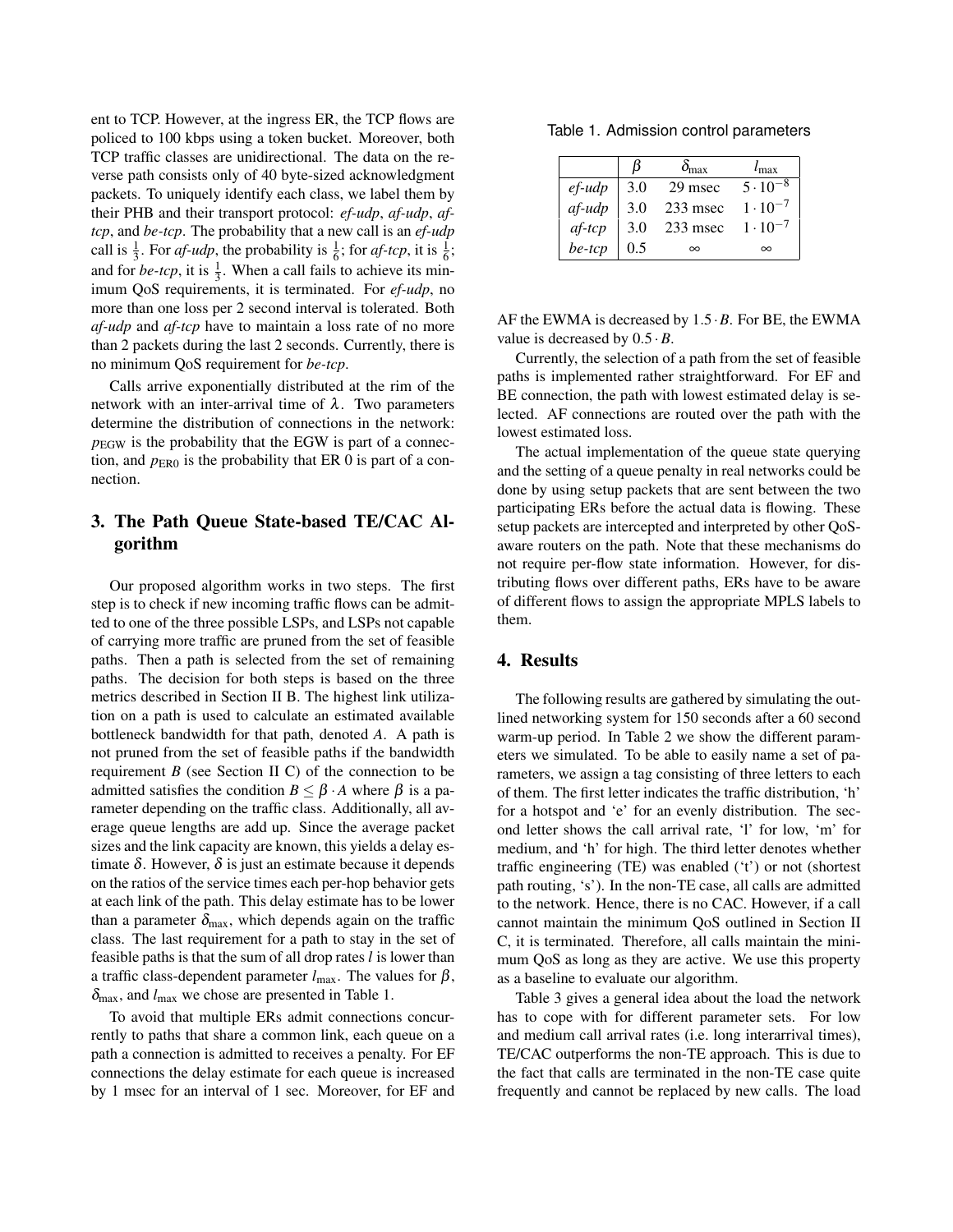Table 2. Simulation parameters

| tag | $\lambda$ [sec] | $p_{\text{EGW}}$ | P <sub>ER0</sub> | TE enabled |
|-----|-----------------|------------------|------------------|------------|
| hls | 0.1             | 0.90             | 0.70             | no         |
| hms | 0.05            | 0.90             | 0.70             | no         |
| hhs | 0.005           | 0.90             | 0.70             | no         |
| hlt | 0.1             | 0.90             | 0.70             | yes        |
| hmt | 0.05            | 0.90             | 0.70             | yes        |
| hht | 0.005           | 0.90             | 0.70             | yes        |
| els | 0.1             | 0.20             | 0.20             | no         |
| ems | 0.05            | 0.20             | 0.20             | no         |
| ehs | 0.005           | 0.20             | 0.20             | no         |
| elt | 0.1             | 0.20             | 0.20             | yes        |
| emt | 0.05            | 0.20             | 0.20             | yes        |
| eht | 0.005           | 0.20             | 0.20             | yes        |

Table 3. Number of packets delivered and average link utilization

| tag | packets<br>delivered | avg.<br>util. | tag | packets<br>delivered | avg.<br>util. |
|-----|----------------------|---------------|-----|----------------------|---------------|
| hls | 2410923              | 0.24          | hlt | 3616202              | 0.50          |
| hms | 3743116              | 0.37          | hmt | 5338285              | 0.82          |
| hhs | 8872623              | 0.89          | hht | 6054646              | 0.94          |
| els | 3583866              | 0.44          | elt | 3679181              | 0.52          |
| ems | 5691657              | 0.69          | emt | 5726649              | 0.87          |
| ehs | 8530194              | 0.98          | eht | 6539365              | 0.94          |

for high call arrival rates is higher in the non-TE case. Even though calls are terminated rather quickly, they are replaced by new calls. Moreover, since no CAC is limiting the amount of calls, the network becomes extremely utilized.

## **4.1. Hotspot Load**

First, we investigate results for a hotspot scenario. In this scenario, there is a 70% chance that the EGW is part of a connection. Moreover, ER0 is part of a connection with a probability of 80%. Table 4 gives on overview over the CAC results for EF traffic. Our algorithm performs generally well. However, about 8.62% of the calls in the medium arrival rate setup fail. Surprisingly, there is no problem for a higher loads.

Figure 2 and Figure 3 show the link utilizations for medium connection arrival rates for the non-TE and TE scheme. The thickness corresponds to the utilization. The



Figure 2. Link utilization for parameter set 'hms'



Figure 3. Link utilization for parameter set 'hmt'

Table 4. Results for EF and a hotspot load

|     | packets | calls    |                               |  |
|-----|---------|----------|-------------------------------|--|
| tag | dropped | accepted | successful $\lceil \% \rceil$ |  |
| hls | 661     | 679      | 64.06                         |  |
| hlt | 0       | 667      | 100.00                        |  |
| hms | 1901    | 1382     | 48.19                         |  |
| hmt | 193     | 998      | 91.38                         |  |
| hhs | 32075   | 13771    | 10.20                         |  |
| hht | 0       | 981      | 100.00                        |  |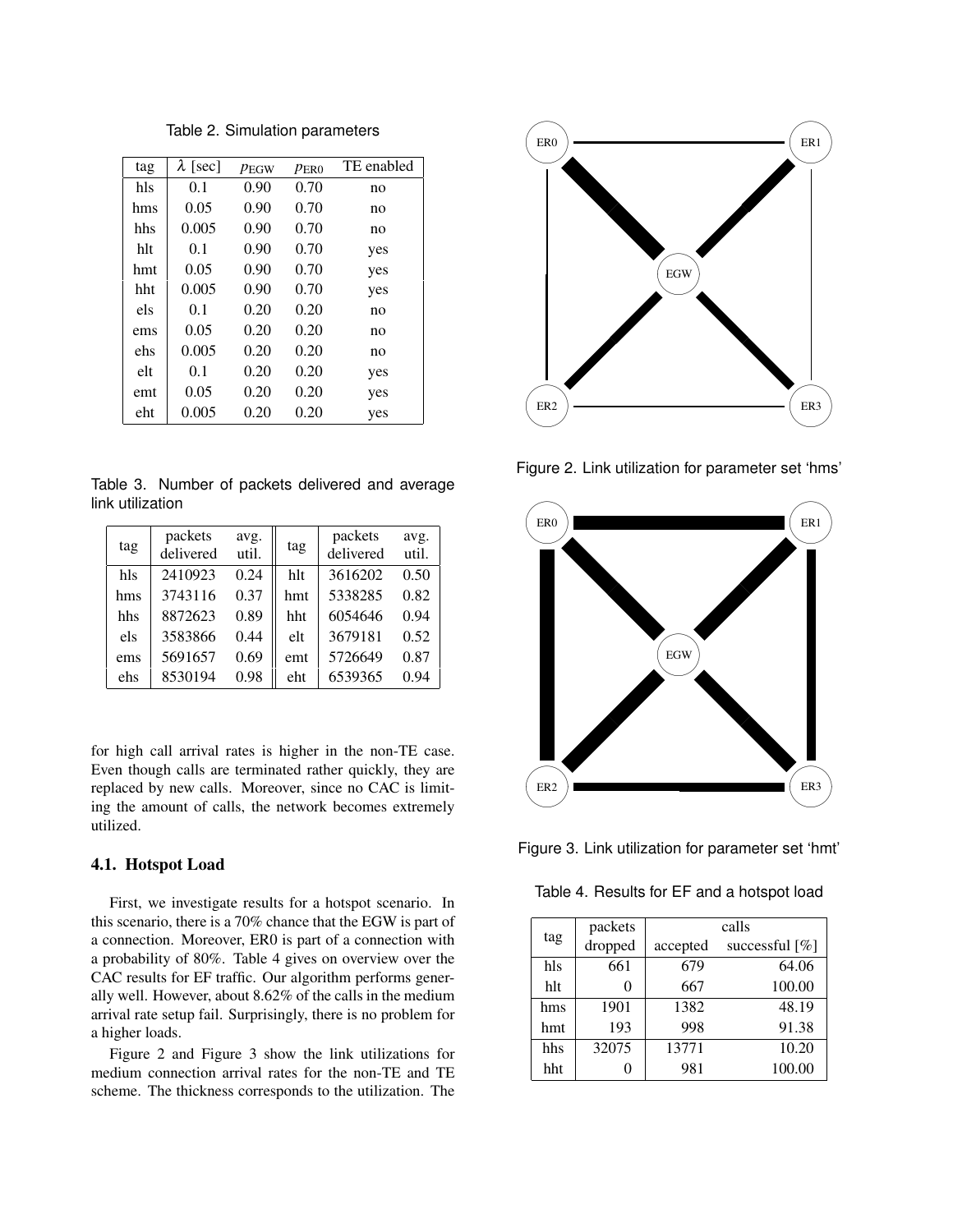

Figure 4. Cumulative distribution functions of EF packet delay for a hotspot load and a medium connection arrival rate



Figure 5. Cumulative distribution functions of EF packet delay for a hotspot load and a high connection arrival rate

part of the line adjacent to a node depicts the amount of traffic sent out on this link while the distant part of the line corresponds to the amount of traffic received on this link. The spare capacity in the network (denoted by the thin lines in Figure 2) is put to use by the TE scheme.

Figure 4 shows the cumulative distribution functions (CDFs) for the delay of EF packets for both the TE and non-TE scenario for a medium connection arrival rate. Since some links in the non-TE case have very low utilizations, the overall delay distribution profits from that for low delay thresholds (left part of the curve). However, the TE case guarantees a tighter upper delay bound and breaks even at a delay threshold of about 7 msec.

The CDFs for high connection arrival rates are shown in Figure 5. Since most links are highly utilized, the curves are more comparable than those in Figure 4. For very low

Table 5. Results for AF and a hotspot load

|     | packets | calls    |                   |  |
|-----|---------|----------|-------------------|--|
| tag | dropped | accepted | successful $[\%]$ |  |
| hls | 836     | 627      | 81.02             |  |
| hlt | 144     | 625      | 99.52             |  |
| hms | 3514    | 1300     | 60.00             |  |
| hmt | 54      | 935      | 99.79             |  |
| hhs | 69453   | 13496    | 19.08             |  |
| hht | 8       | 1047     | 100.00            |  |

Table 6. Results for EF and an evenly distributed load

|     | packets | calls    |                               |  |
|-----|---------|----------|-------------------------------|--|
| tag | dropped | accepted | successful $\lceil \% \rceil$ |  |
| els | 75      | 668      | 95.96                         |  |
| elt | 0       | 668      | 100.00                        |  |
| ems | 1046    | 1371     | 73.60                         |  |
| emt | 221     | 1101     | 90.92                         |  |
| ehs | 33013   | 13687    | 8.94                          |  |
| eht |         | 1052     | 100.00                        |  |

delays, both curves are nearly equal. At about 3 msec the advantage of the TE scheme becomes apparent. Furthermore, the TE curve indicates that 99% of all packets are below a 6 msec threshold.

Table 5 shows results for packets forwarded with the AF PHB. Our algorithm achieves the targeted QoS goals well. Note, that the performance of the algorithm increases as the network gets more loaded. This is due to the fact that a loaded network is generally more predictable and tends to less bursty traffic characteristics.

Since we do not consider particular QoS requirements for BE traffic, we do not investigate BE performance in the scope of this paper.

#### **4.2. Evenly Distributed Load**

Generally, an evenly distributed traffic load is unfavorable for our TE scheme since using any path other than the shortest path uses up more network resources. However, because of short imbalances and with well-chosen parameters in our algorithm that favor the shortest path, our algorithm functions well, and thus, these effects do not become apparent in the results presented.

Table 6 contains simulation results for the CAC of connections using EF packets. Again, our algorithm needs refinement regarding medium arrival rates of connections.